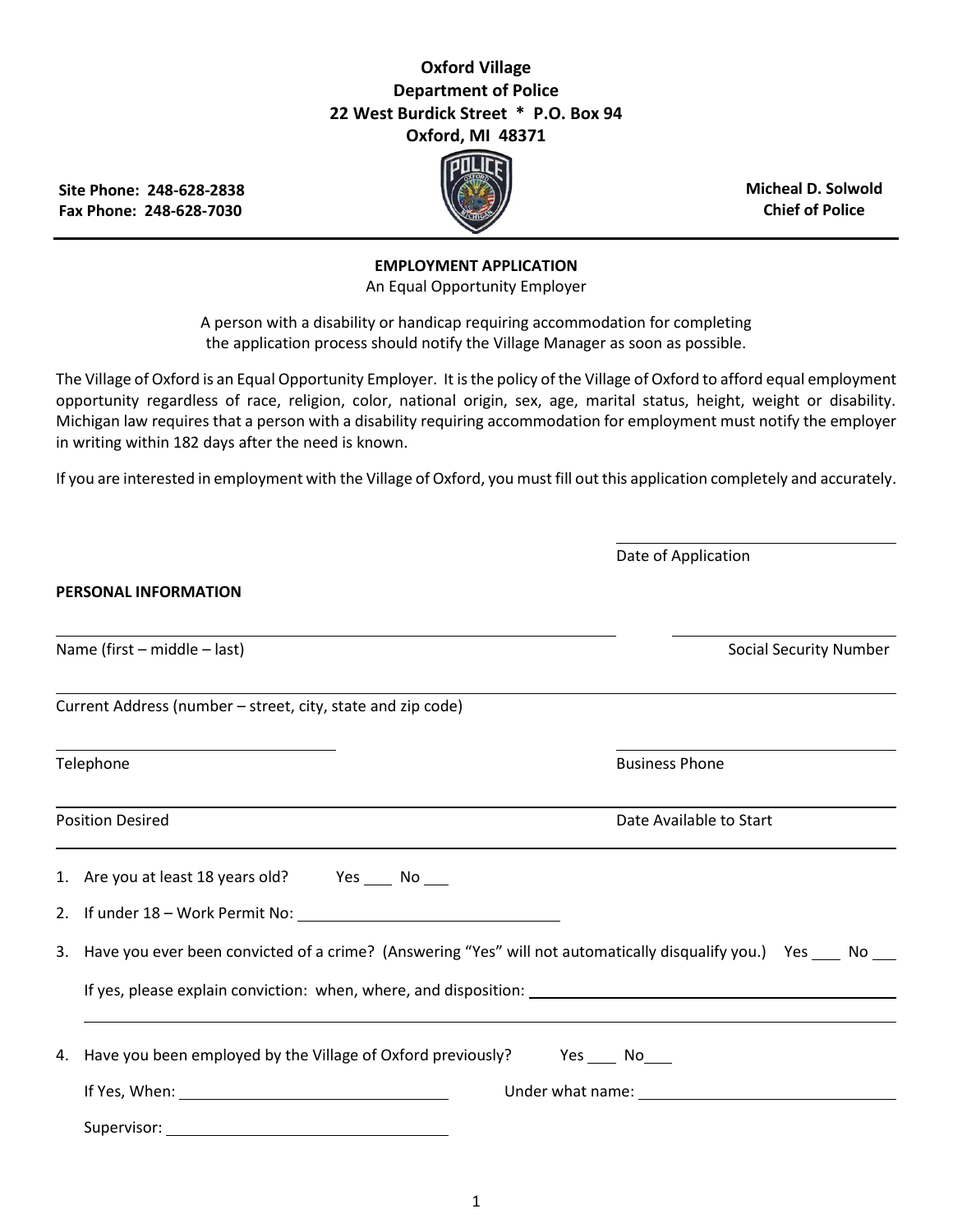|                                                                                                                |  |  | Ever revoked or suspended? Yes _____ No ____       |               |
|----------------------------------------------------------------------------------------------------------------|--|--|----------------------------------------------------|---------------|
|                                                                                                                |  |  |                                                    |               |
|                                                                                                                |  |  |                                                    |               |
| <b>EDUCATIONAL HISTORY</b>                                                                                     |  |  |                                                    |               |
| Last Grade completed: Mame of High School: Mass Communication Communication Control of High School:            |  |  | State: _________                                   |               |
| Additional Educational Institutes 5tate Course or Major Dates Attended                                         |  |  |                                                    | <b>Degree</b> |
|                                                                                                                |  |  |                                                    |               |
| MILITARY HISTORY (Armed Forces of United States or State Militia only)                                         |  |  |                                                    |               |
|                                                                                                                |  |  |                                                    |               |
|                                                                                                                |  |  | Reserve Status: National Assembly Preserve Status: |               |
|                                                                                                                |  |  |                                                    |               |
| <b>EMPLOYMENT HISTORY</b>                                                                                      |  |  |                                                    |               |
| Please list, beginning with most recent, present and all past employment:                                      |  |  |                                                    |               |
|                                                                                                                |  |  |                                                    |               |
|                                                                                                                |  |  |                                                    |               |
|                                                                                                                |  |  |                                                    |               |
| <b>Brief Description of Duties:</b>                                                                            |  |  |                                                    |               |
|                                                                                                                |  |  |                                                    |               |
|                                                                                                                |  |  |                                                    |               |
|                                                                                                                |  |  |                                                    |               |
| Brief Description of Duties: National Assembly of Duties: National Assembly of Duties and Assembly of Duties o |  |  |                                                    |               |
|                                                                                                                |  |  |                                                    |               |
|                                                                                                                |  |  |                                                    |               |
|                                                                                                                |  |  |                                                    |               |
|                                                                                                                |  |  |                                                    |               |
|                                                                                                                |  |  |                                                    |               |